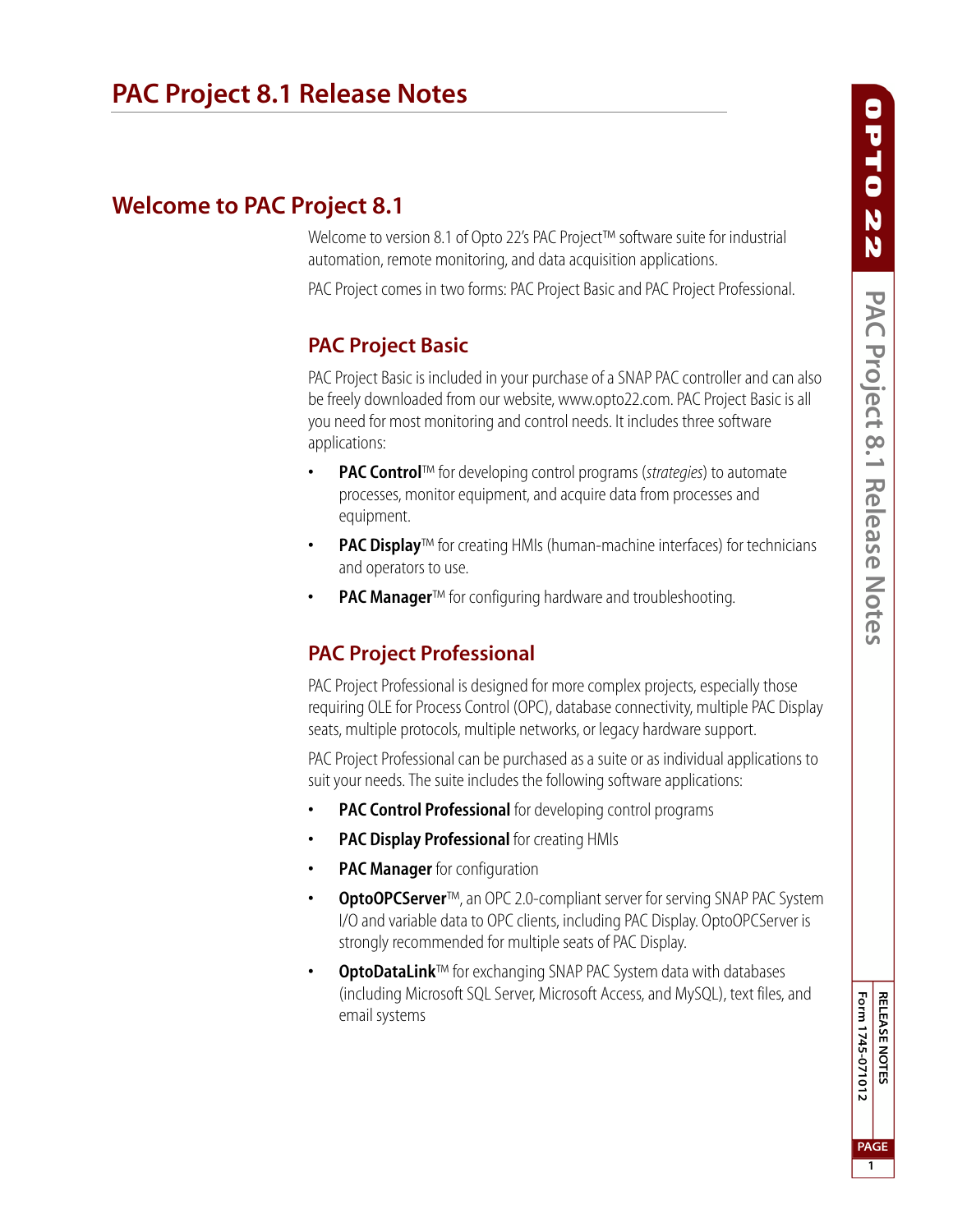### **More Information on PAC Project Basic and Pro**

Free product support is included with both PAC Project Basic and PAC Project Professional. Free training and free pre-sales engineering help are also available. For product support, see ["For Help" on page 11](#page-10-0). For training, see our website under Support➞Training or email training@opto22.com. For pre-sales engineering, call 1-800-321-6786 or 1-951-695-3000.

All PAC Project software runs on Microsoft<sup>®</sup> Windows<sup>®</sup> 2000 and Windows XP workstations. See also, ["Installation Requirements" on page 9](#page-8-0).

PAC Project works with all SNAP PAC controllers, SNAP PAC brains, SNAP PAC racks, and SNAP I/O modules.

For more information about PAC Project Basic and Professional, see the following documents. The easiest way to find a document on our website, www.opto22.com, is to search on its form number.

- **•** *PAC Project Software Suite Data Sheet*, Opto 22 form #1699
- **•** *PAC Project Basic and Professional Comparison Chart*, form #1681
- **•** *SNAP PAC System Migration Technical Note*, form #1688 (for customers moving to the SNAP PAC System with older Opto 22 hardware and software)

### **Notes for ioProject Customers**

PAC Project is the latest in the line of Opto 22 automation software suites extending back to Cyrano® in the 1980s. PAC Control, PAC Display, and PAC Manager are very similar to the previous ioControl®, ioDisplay®, and ioManager®. These applications and the ioProject™ software suite were renamed and new features added when we introduced the SNAP PAC System in 2006.

Because PAC Control, PAC Display, and PAC Manager are so similar to their ioProject cousins, you'll already know how to use them, and they will open your ioControl strategies, ioDisplay projects, and ioManager configuration files without requiring conversion. For important information on moving to PAC Project 8.0 from ioProject, see form #1688, the *SNAP PAC System Migration Technical Note*.

#### **Installation Notes for ioProject Customers**

**If you are upgrading to PAC Project 8.1 from ioProject 7.0 or 7.1,** the installer will keep the ioProject versions intact. If you wish to uninstall them, you can do so using the Add or Remove Programs function on your PC.

**If you are upgrading to PAC Project 8.1 from a version of ioProject older than 7.0,** do NOT uninstall ioProject before running the PAC Project version 8.1 installation. *If you uninstall first, you will lose all configured control engines. The* PAC Project version 8.1 installer automatically saves ioProject control engines and then uninstalls ioProject versions 6.x and older.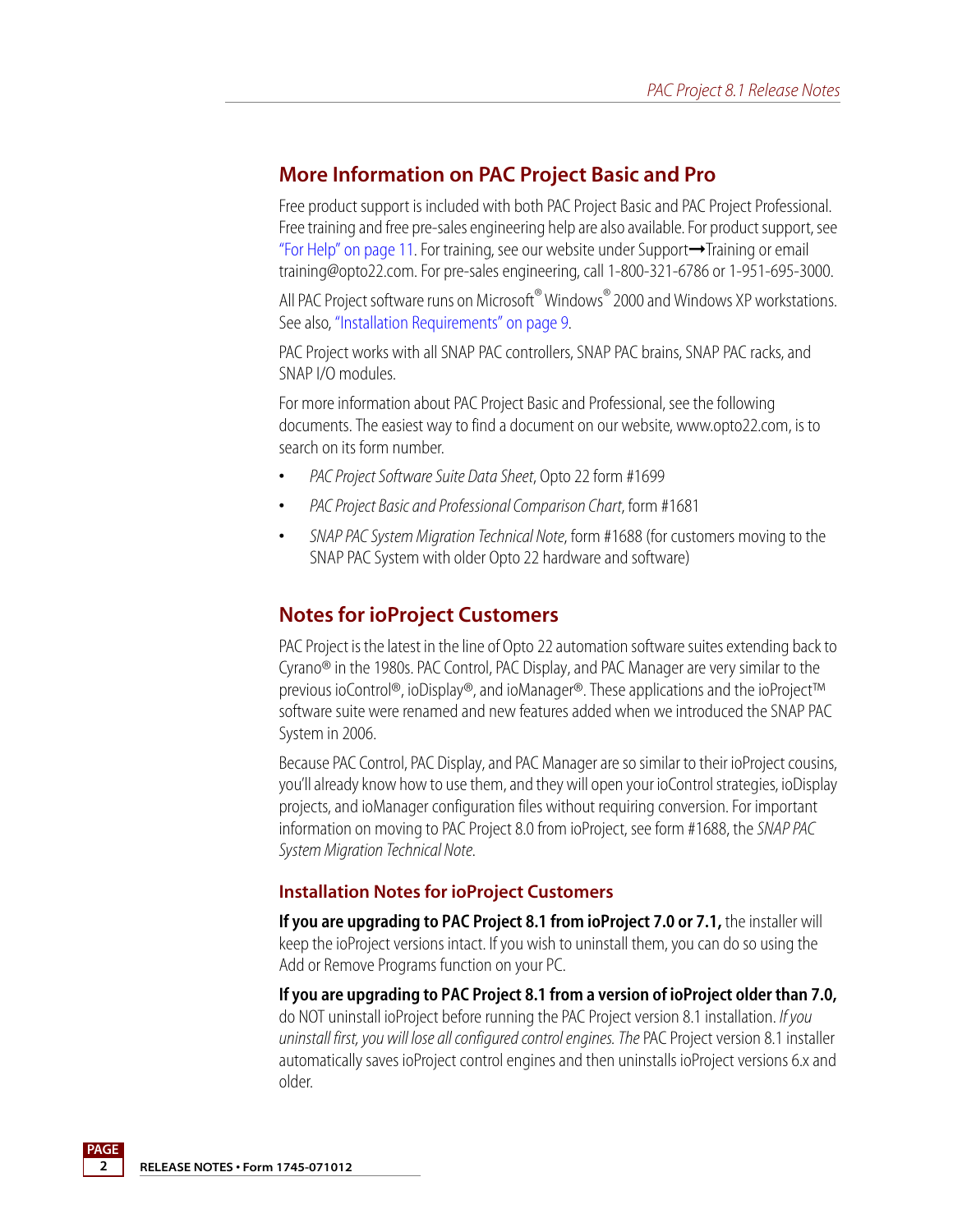#### **Usage Notes for ioProject Customers**

Please note that strategies, subroutines, and exported charts saved in PAC Control cannot be subsequently opened in any version of ioControl. Also, charts exported from a version of ioControl prior to 7.1 cannot be imported into PAC Control 8.1.

If your system includes older Ethernet-based controllers and brains (such as SNAP-LCE controllers and SNAP Ultimate, Ethernet, and Simple I/O), you can still use them with PAC Project. However, you should **not** upgrade to PAC Project 8.1. Instead you should continue to use PAC Project 8.0 and firmware 7.2. These older controllers and brains do not support many of the new features, nor do they support new I/O modules.

If you're working with these older systems, be sure to do the following:

- **Choose the Legacy Editions of PAC Project user's guides** to see all legacy hardware and commands.
- **Read the** *SNAP PAC System Migration Technical Note*, form 1688. This technical note is on our website, www.opto22.com. The easiest way to find it is to search on the form number.
- **See also the** *Legacy and Current Product Comparison and Compatibility Charts,*  form 1693 to compare the features and product compatibility of the PAC Project, ioProject, and Opto 22 FactoryFloor® software suites.

# **New Hardware Support in PAC Project 8.1**

Version 8.1 introduces support for the new SNAP-PAC-S2 programmable automation controller, two new SNAP PAC serial brains, and three new 8-channel analog I/O modules.

## **New SNAP-PAC-S2 Controller**

A new addition to the standalone S-series PACs, the **SNAP-PAC-S2 controller** is designed to combine a serial-based control system with full Ethernet capabilities.

The SNAP-PAC-S2 provides the same features as the SNAP-PAC-S1 but offers four serial ports, each one software configurable for RS-232 or RS-485 (2-wire or 4-wire). These serial ports can be used for:

- **•** Control of serial-based I/O units using the new SNAP PAC Serial Brains (see the next section) or with older serial brains, such as the B3000 or *mistic* bricks
- **•** Direct communication with serial devices such as printers, scales, chart recorders, and RFID and barcode readers
- **•** (One port only) communication over a modem using the point-to-point protocol (PPP)

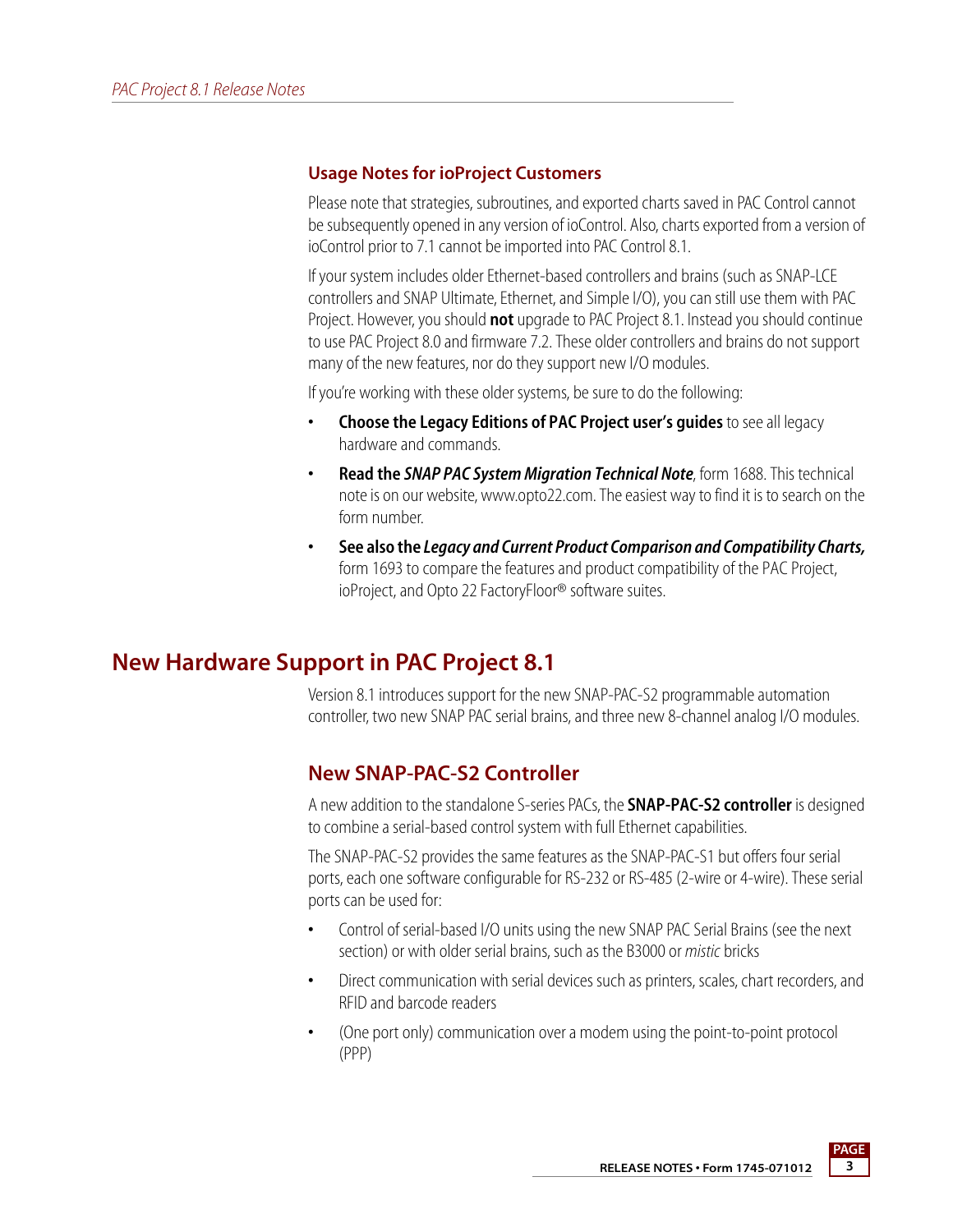The SNAP-PAC-S2 can control both serial and Ethernet-based I/O units simultaneously, plus provide Ethernet communications with computer networks. For a complete description and specifications, see form #1584, the *SNAP PAC S-Series Controller Data Sheet*.

*CAUTION: Do not use communication port connectors from a legacy OptoControl controller\*. Legacy connectors will fit in a SNAP-PAC-S2, but the pin orientation is different. Instead, use the connectors supplied with the SNAP-PAC-S2 controller.*

|           | *Legacy OptoControl Controllers |                |
|-----------|---------------------------------|----------------|
| G4C32     | $G41C32ISA-1T$                  | M4RTU.         |
| G4IG325X  | М4                              | SNAP-I CM4     |
| G4IC32ISA | M410.                           | SNAP-LCSX/PLUS |

### **New SNAP PAC Serial Brains**

You now have a choice of SNAP PAC brains that run on Ethernet or on serial networks. Existing SNAP PAC *EB* brains offer Ethernet connectivity; now two new SNAP PAC *SB* brains offer a serial connection. Introduced concurrently with PAC Project version 8.1, SNAP PAC SB brains connect to SNAP PAC S-series controllers on an RS-485 2-wire or 4-wire serial network.

- **•** The **SNAP-PAC-SB1** brain is designed for applications requiring high-speed digital functions, including high-speed counting (up to 20 kHz), quadrature counting, pulse measurement and pulse generation, and TPO.
- **•** The **SNAP-PAC-SB2** brain shares all the features of the SB1 except that it does not include high-speed digital functions.

Both new brains mount on SNAP PAC racks—the same racks used by Ethernet-based SNAP PAC EB brains—and support all SNAP I/O analog and digital modules, including high-density modules, plus the SNAP-AIPM power monitoring module. Modules can be mixed in any location on the rack.

For specifications and a detailed feature comparison chart, see form #1689, the *SNAP PAC Brains Data Sheet*.

## **New Analog Input Modules**

PAC Project version 8.1 supports the following new SNAP I/O modules. These modules are higher-density versions of some of our most popular analog input modules and have been developed in response to customer requests.

- **SNAP-AIMA-8**—8-channel analog current input, -20 to +20 mA
- **SNAP-AIV-8**—8-channel analog voltage input,  $-10$  to  $+10$  VDC or  $-5$  to  $+5$  VDC
- **SNAP-AICTD-8**—8-channel analog temperature input, ICTD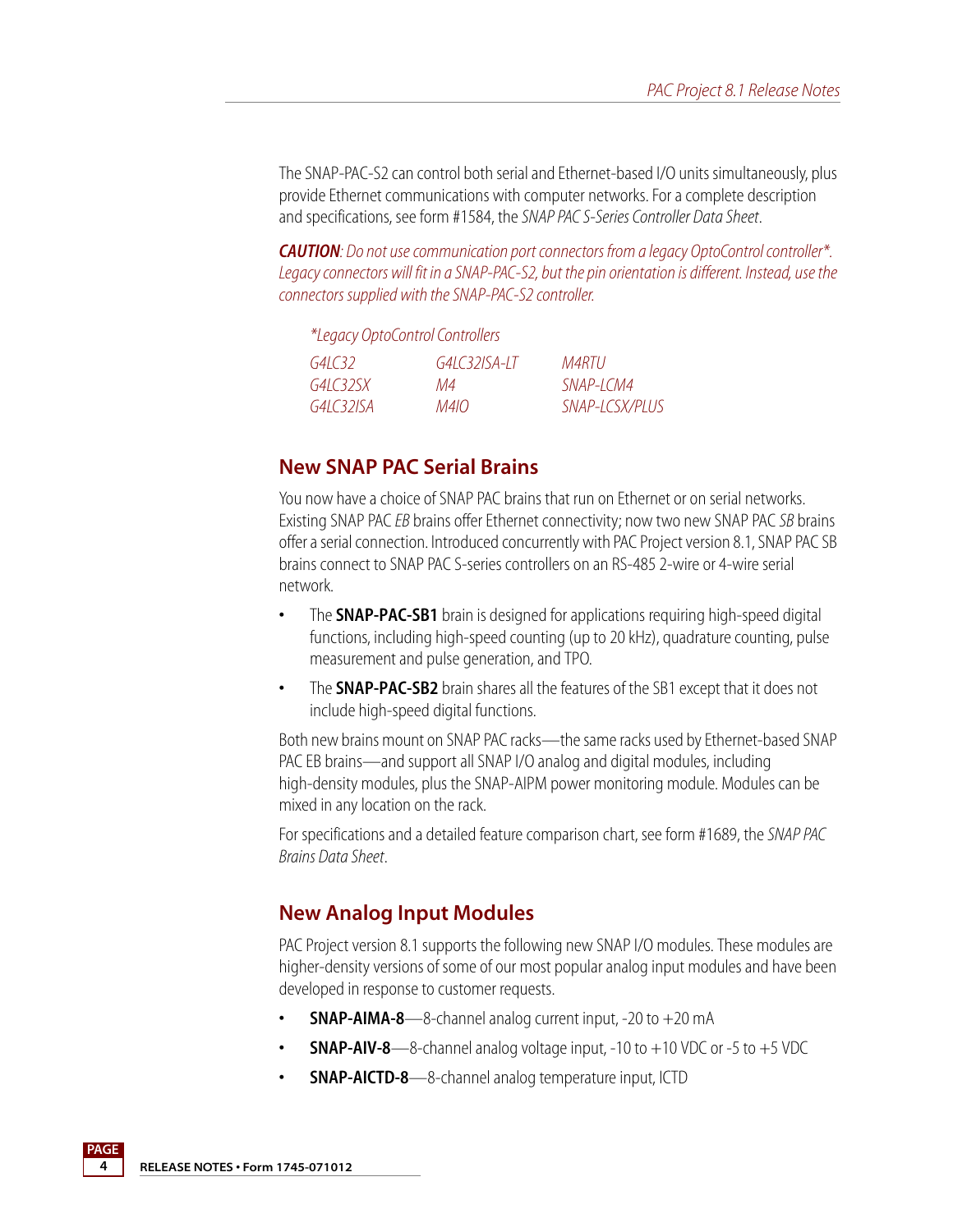Higher-density modules save cabinet space and are less expensive per point. Since field devices are wired directly to the top of the module, a breakout rack is not required.

For more information on the new modules, see form #1065, the *SNAP Analog Input Modules Data Sheet*.

# **New Features and Enhancements**

## **PAC Control Basic and Professional**

PAC Control version 8.1 adds the following new features and improved functionality compared to PAC Control version 8.0:

- **•** The new **Background Downloading feature** allows you to download a strategy to a controller while the strategy currently on the controller continues to run. With two different strategies downloaded to the controller you can switch rapidly from one strategy to the other. This allows you to download a new or updated strategy to the controller and then run it with minimal downtime, or download and test a new or updated strategy but still keep the original strategy available.
- **•** Support was added for the **new SNAP-PAC-S2 controller**. The PAC S2 includes four general purpose serial ports that can be software configured to RS-232 or RS-485. The RS-485 modes support *mistic* brains, the new PAC SB1 and SB2 serial brains, and general purpose communication.
- **•** Support was also added for the **new SNAP-PAC-SB1 and SB2 serial brains**, which are similar to the SNAP-PAC-EB1 and EB2 brains except that they use a serial network.
- **•** Now you can change I/O unit types within PAC Control to allow older Ethernet I/O units to be upgraded to newer PAC I/O units.

### **New and Changed Commands**

- **•** Two new commands, Flag Lock and Flag Unlock, allow an Integer 32 variable to be used as a synchronization object. This allows you to craft a strategy in such a way to give a task exclusive access to one or more objects—such as a tables, integers, or I/O units—until the task is complete.
- **•** The following commands now support analog points on SNAP-PAC-R1 controllers and SNAP-PAC-EB1 and SB1 brains:
	- Get & Clear Analog Totalizer Value
	- Get Analog Totalizer Value
	- Set Analog Totalizer Rate
- **•** The Ramp Analog Output command now supports analog output points on the SNAP-PAC-R2, SNAP-PAC-EB2, and SNAP-PAC-SB2.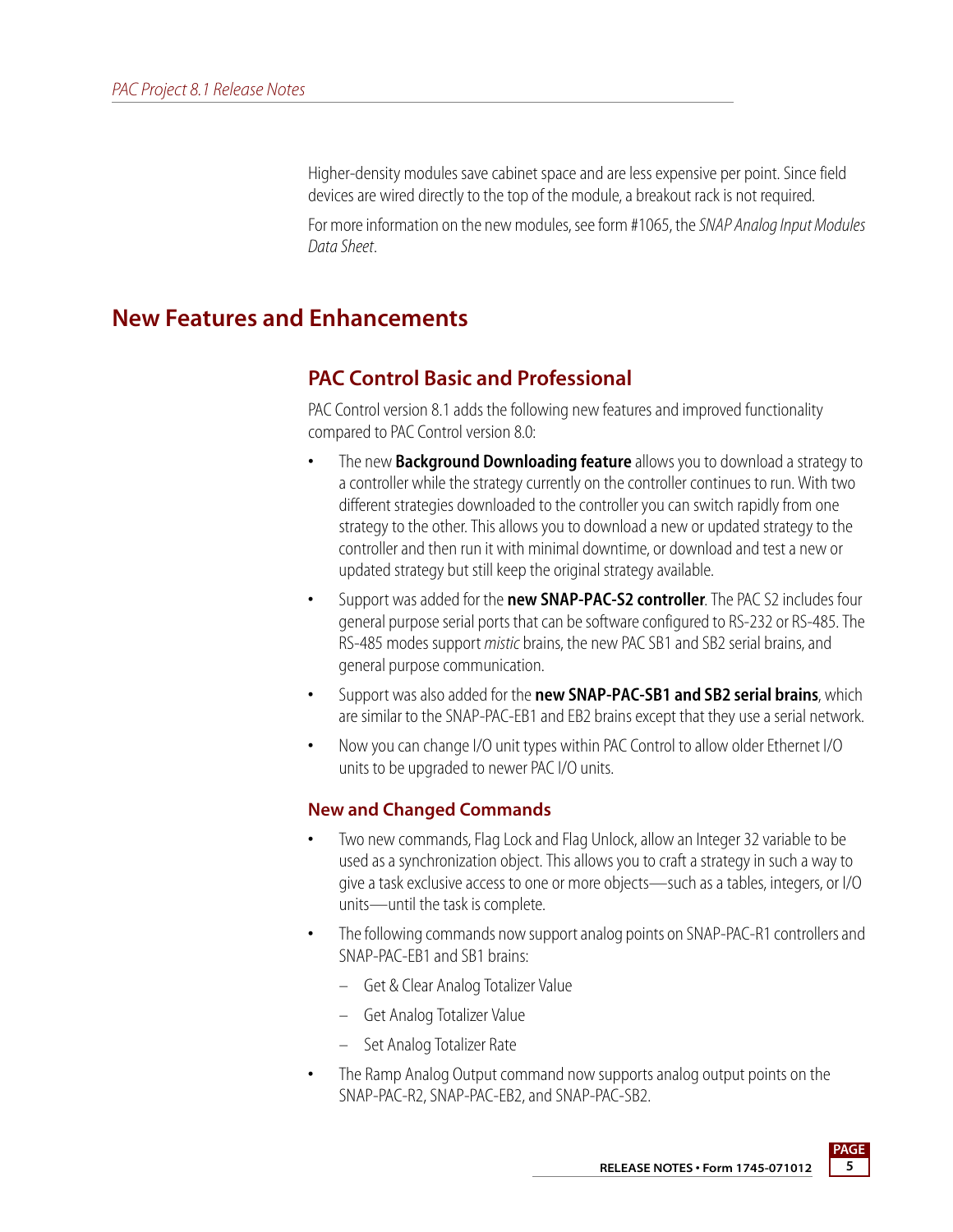- **•** The following digital features have been added for digital points on SNAP-PAC-R1, SNAP-PAC-EB1, and SNAP-PAC-SB1:
	- Off-Time Totalizer
	- On-Time Totalizer
	- Frequency Measurement
	- Pulse Measurement
- **•** Several digital features, including Frequency, Period, On-Time Totalizer, and Off-Time Totalizer are now supported in the following commands for the SNAP-PAC-R1, SNAP-PAC-EB1, and SNAP-PAC-SB1:
	- Get & Restart On-Time Totalizer
	- Get & Restart Period
	- Get Off-Time Totalizer
	- Get On-Time Totalizer
	- IVAL Set Off-Totalizer
	- IVAL Set On-Totalizer
	- Get Frequency
	- IVAL Set Frequency
	- Get Period
	- Get Period Measurement Complete Status
	- IVAL Set Period
- **•** Pointer Tables were added as possible parameter types to the following commands:
	- Move Numeric Table to Numeric Table
	- Move I/O Unit to Numeric Table
	- Move I/O Unit to Numeric Table Ex
	- Move Numeric Table to I/O Unit Ex
	- Move Numeric Table to I/O Unit
	- IVAL Move Numeric Table to I/O Unit
	- IVAL Move Numeric Table to I/O Unit Ex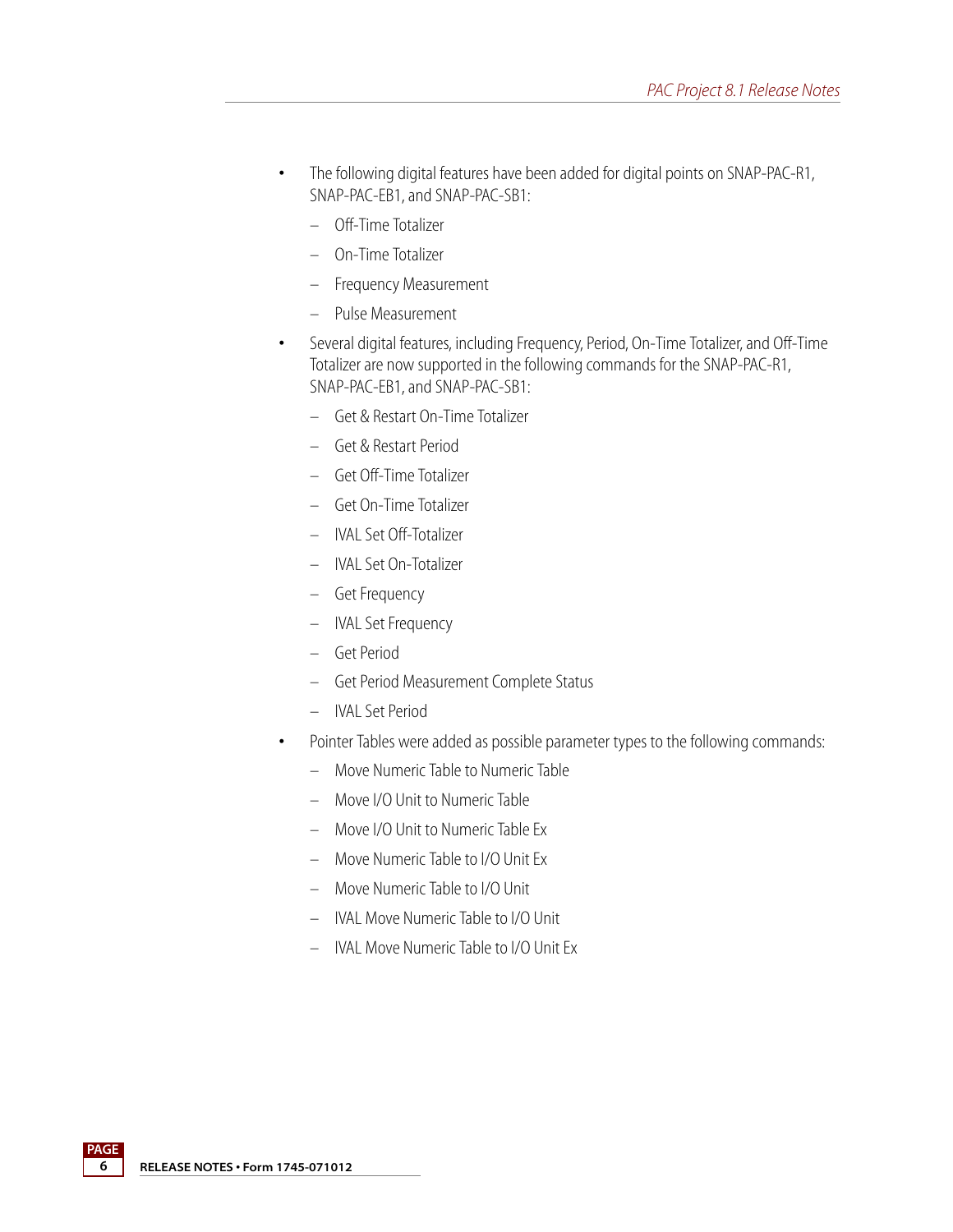## **PAC Display Basic and Professional**

PAC Display 8.1 has the following new features:

### **Configurator**

- **•** Alarm points may now be exported from one project and imported into another project.
- **•** When configuring or editing tags for dynamic attributes, notifications and triggers, you can now manually type in a tag name rather than selecting it.
- **•** (Pro only) You can now find and replace refresh groups in the Find and Replace dialog box.
- **•** In order to capture operator driven actions in the Runtime Operator Action Log, PAC Display can now be configured for users to log in and out.
- **•** Alarm Points may now be configured to play a unique sound, and may be individually configured to play, or not play, a sound when in alarm state in Runtime.
- **•** Individual Alarm Points may now be configured to show or not show the alarm dialog when the alarm point goes into an alarmed state in Runtime.
- **•** Global Operator Driven Permissions can now be configured to allow globally configured users to access any security-configured operator driven dynamic attribute without the need to be specifically configured for that attribute.
- **•** A new Allow Runtime Tooltips feature enables the user to place the cursor over a graphic in Runtime that has a controller driven dynamic attribute and display the current values in a pop-up tooltip.
- **•** The following support has been added for Integer 64 type variables and tables:
	- Recipe Download and Upload files may now contain Integer 64 tables.
	- Historic Logs now log Integer 64 variables and tables.
	- Table controls now support both reading writing of Integer 64 table values.
- **•** The Configure➞Control Engines dialog box now shows the IP address of the control engine and the strategy file that is being referenced.

#### **Runtime**

- **•** In order to capture operator driven actions in the Runtime Operator Action Log, there is a new top-level Security menu for logging in and out.
- **•** In the SuperTrend Historic Log Files dialog box it is now possible to browse to a different folder and display SuperTrend historic files located in that folder.
- **•** When enabled, values for all controller-driven tags are displayed in a pop-up tooltip when you place the cursor over a graphic configured with a controller driven dynamic attribute.

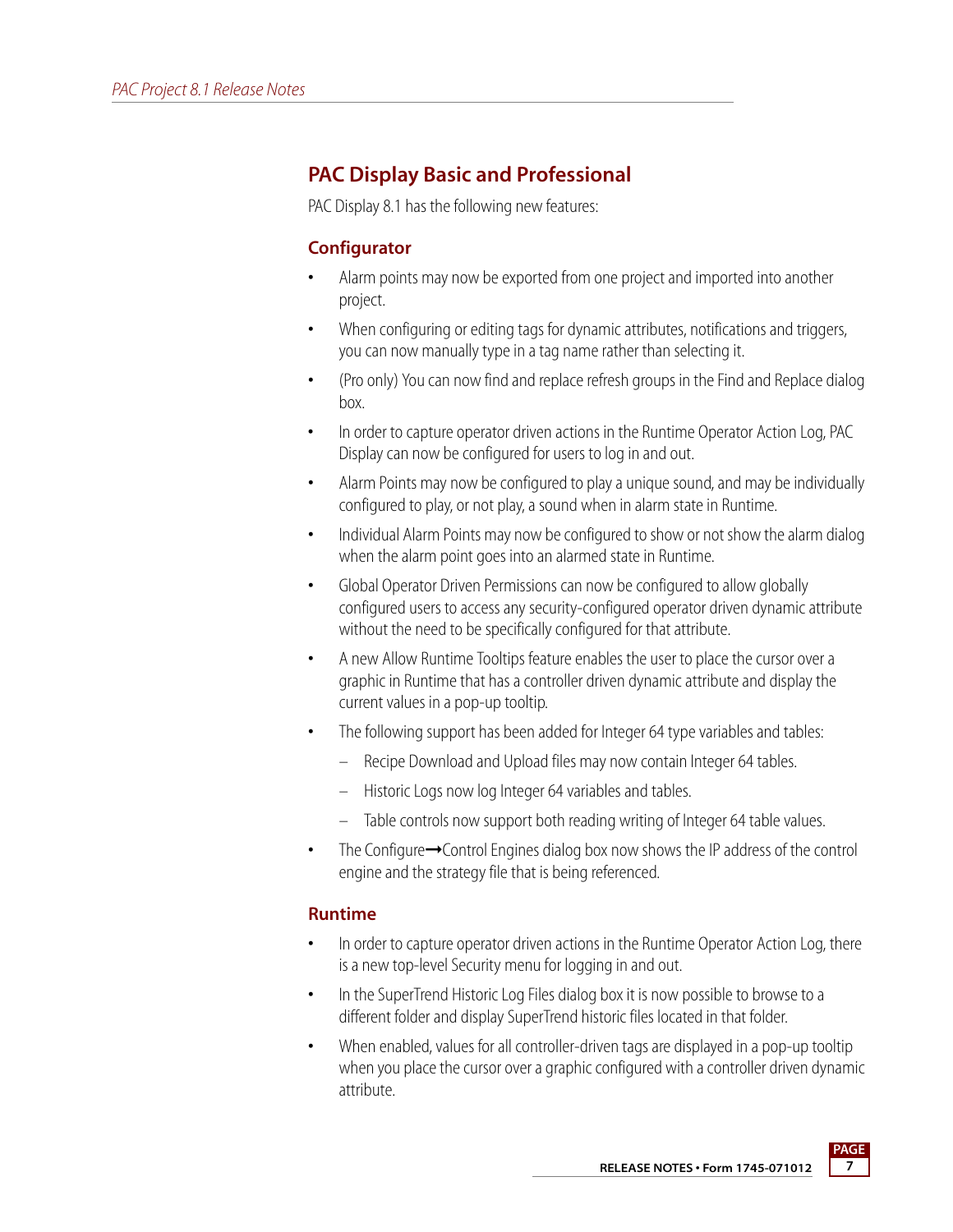**•** If configured to allow editing, elements in an Integer 64 table may be directly written using the table tool.

### **PAC Manager**

PAC Manager 8.1 includes several new features and improved functionality.

#### **Device Names**

Controllers and brains in PAC Manager can now be referenced by device name, not just by IP address, so it is easier to be certain of the device you are reading or writing to. We recommend using the same name in PAC Manager as you used in PAC Control when configuring the controller or I/O unit.

### **Support for New Serial Brains**

A number of dialog boxes have changed to add support for the new SNAP PAC SB brains, which use a serial network rather than an Ethernet network.

PAC Manager can communicate with SNAP PAC SB brains by two methods:

- **•** Through the SNAP PAC S-series controller. The PC running PAC Manager communicates with the controller over Ethernet; the controller communicates with the brain over serial. Using this method, data passes through the controller, and the brain does not have to be connected to the PC.
- **•** Directly from the PC running PAC Manager to the serial brain. This method requires that the PC be equipped with an RS-485 converter, such as an Opto 22 PCI-AC48 adapter card. A serial cable runs from the adapter card directly to the brain's serial port.

Both methods are equally suited to loading new firmware, configuring features, and testing or troubleshooting the SB brain using PAC Manager.

#### **Other Enhancements**

**High-density digital (HDD) modules** can now be configured with watchdogs and used with expanded digital events. Digital events and reactions can include the on/off state of a point or the state of an on-latch or off-latch on an HDD module.

A new **Expanded Digital Events** section adds the HDD capability and also incorporates the older Timer Events functions into a more flexible, easier-to-use format. The older Digital Events section still works for 4-channel digital modules, but the newer expanded section works for both 4-channel and HDD modules.

The new **64-Bit Integers** area has been added to the Scratch Pad for all SNAP PAC controllers and brains.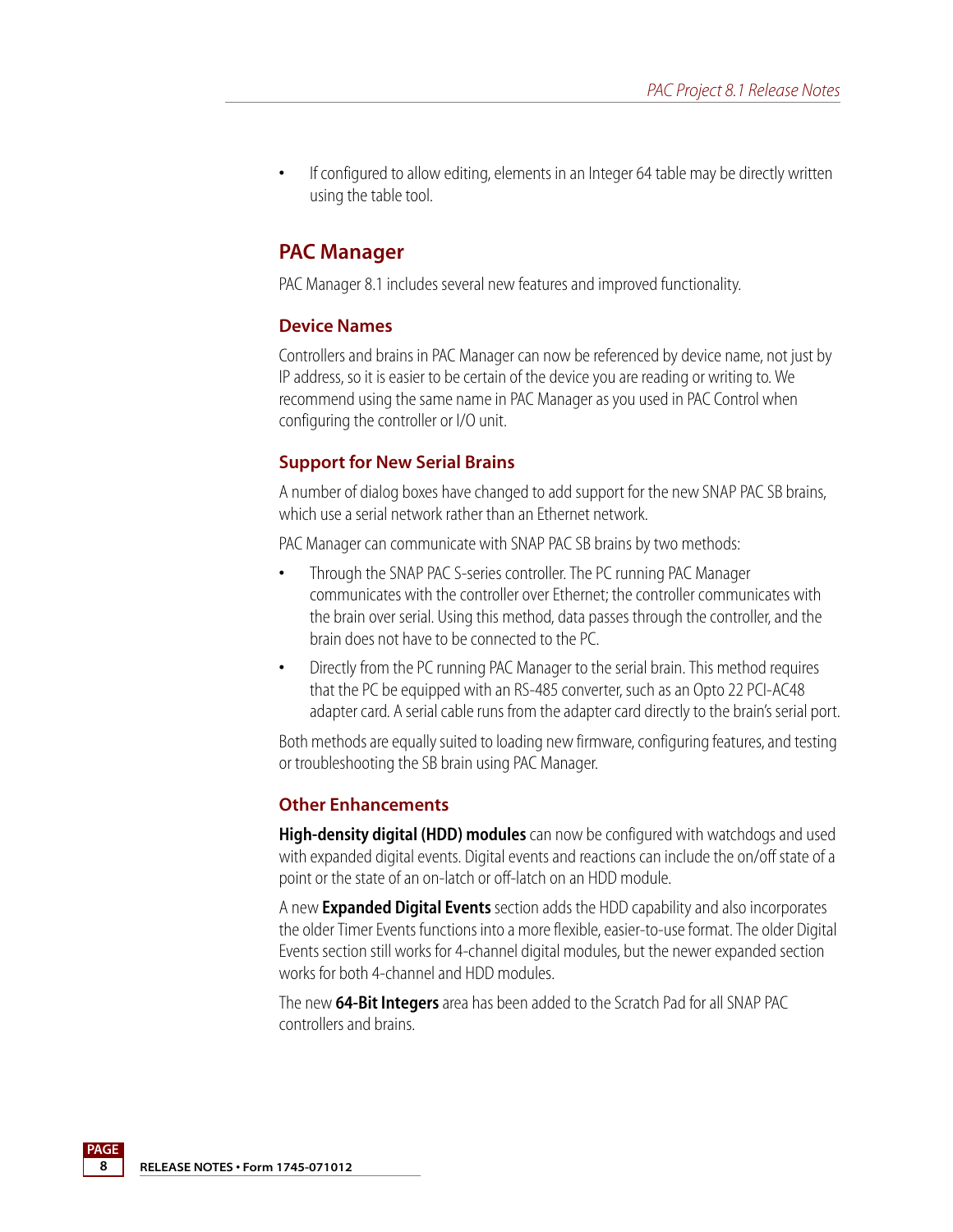## **Bug Fixes**

Several bug fixes have been made in the 8.1 version of PAC Project. For a complete list, see the PAC Project Readme file or the Readme file for individual products (PAC Control, PAC Display, and so on). Product Readme files are installed in each application's directory.

In addition, see the Readme file for your control engine or brain firmware, available on our website at www.opto22.com. Click the Support tab.

**OptoSupport Blog**—The OptoSupport Blog on our website provides the latest information about bug updates and workarounds. To view or subscribe to this blog, visit www.opto22.com. Click on the word *Blogs* at the bottom of any page.

**OptoKB Article Search**—Go to Support→Downloads→KB Search/Browse on our website to search the Opto 22 Knowledge Base for any available articles by Article No, Article Title keywords, Article Text keywords, or even by Product application.

# **Installation**

*CAUTION: If you are upgrading to version 8.1 from a version of ioProject older than 7.0, do NOT uninstall ioProject before running the PAC Project version 8.1 installation. If you uninstall first, you will lose all configured control engines. The PAC Project version 8.1 installer automatically saves ioProject control engines before uninstalling old versions of the software.* 

## <span id="page-8-0"></span>**Installation Requirements**

Here's what you need to install and run PAC Project 8.1 software:

- **•** A computer with at least the minimum processor required for your version of Microsoft Windows (1 GHz Pentium®-class or better recommended) and Ethernet capability
- **•** VGA or higher resolution monitor (Super VGA recommended). Minimum size: 800x600 with small fonts.
- **•** Mouse or other pointing device
- **•** Installed Windows printer (optional)
- **•** Microsoft Windows XP (with Service Pack 2) or Windows 2000® (with Service Pack 4) workstation operating system. Microsoft Windows server and 64-bit versions of Windows workstation operating systems are not supported.
- **•** At least 256 MB RAM (512 MB RAM or more is recommended)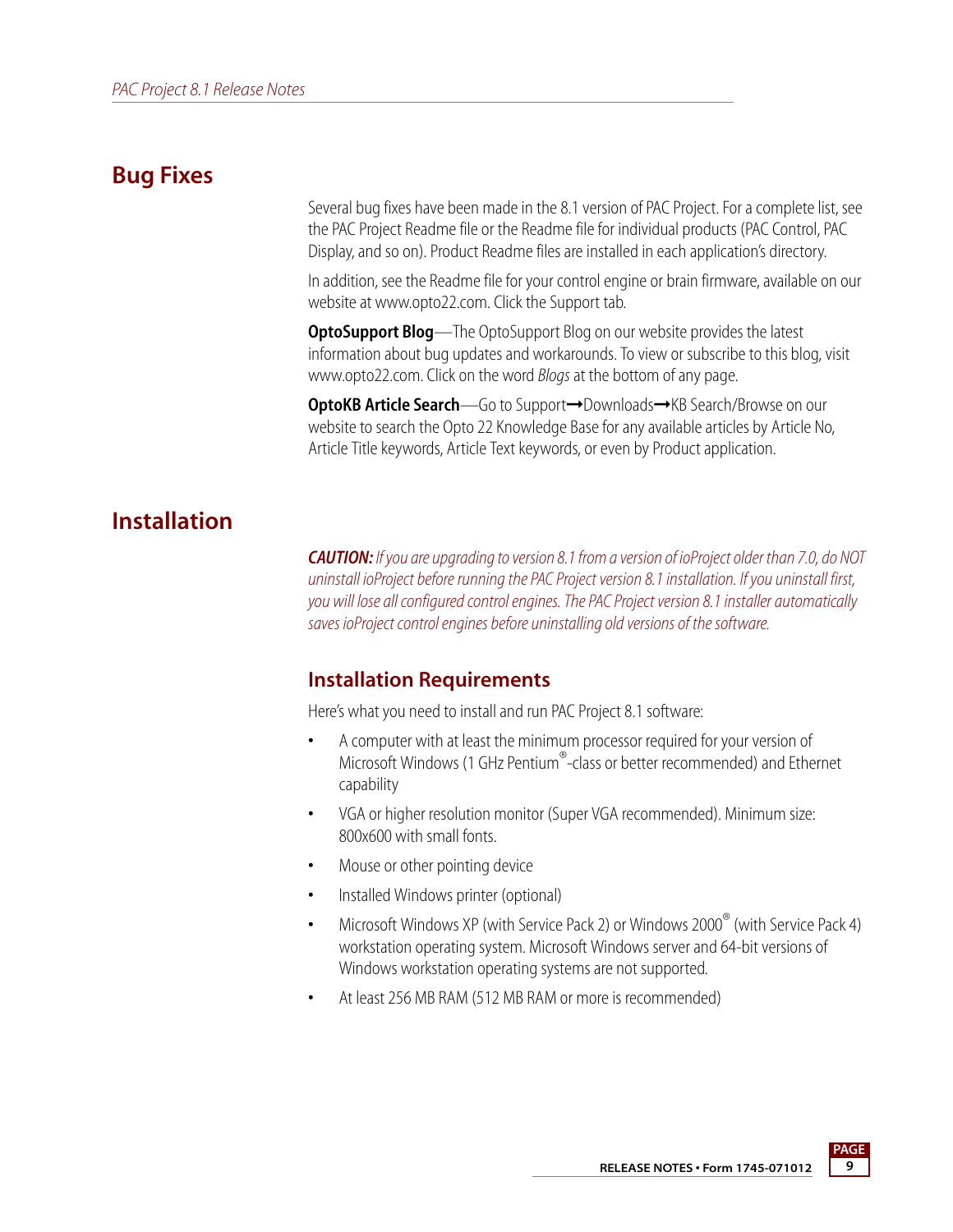| <b>Application</b>   | <b>PAC Project Professional</b> | <b>PAC Project Basic</b> |
|----------------------|---------------------------------|--------------------------|
| <b>PAC Control</b>   | 47 MB                           | 47 MB                    |
| <b>PAC Display</b>   | 52 MB                           | 48 MB                    |
| OptoOPCServer        | 19 MB                           | (not included)           |
| OptoDataLink         | 7 MB                            | (not included)           |
| <b>PAC Manager</b>   | 22 MB                           | 22 MB                    |
| <b>PAC Utilities</b> | 7 MB                            | 7 MB                     |
| Total                | 154 MB*                         | 124 MB*                  |

**•** Available hard disk space as shown in the following table:

\* Installing both Pro and Basic requires a total of 192 MB of hard disk space.

#### **Important Note for Windows XP Users**

Due to a Microsoft bug involving how Themes are handled in Windows XP (either with Service Pack 2 or with no Service Pack), a resource leak may eventually cause PAC Project applications to crash.

To resolve this problem, you can set the Windows XP Desktop Theme to Windows Classic or use a workaround provided by Microsoft. See Opto 22 KB49838 for details. KB49838 is a KnowledgeBase article on our website; the fastest way to find it is to search on the article number.

## **Obtaining Updated Firmware**

For PAC controllers and brains, use 8.1 firmware with PAC Project 8.1. To find new firmware, go to www.opto22.com. Click the Support tab, click Downloads at the upper left, click Firmware, and enter the part number for your controller or brain in the search field.

Opto 22 hardware is shipped with the most recent firmware, but you should check the website for additional updates that may be available. *Firmware should match the hardware and the PAC Control version.* Look for "8.1" in the firmware filename, and choose the firmware file for your hardware.

For complete information on changes and updates to firmware, see the README files available for download with the firmware on the Opto 22 website.

*NOTE: If you are using older controllers and brains, do not upgrade to PAC Project 8.1. Use PAC Project 8.0 instead. For SNAP-LCE and SNAP Ultimate controllers, use 7.2 firmware. For SNAP Ethernet and SNAP Ethernet I/O, use 7.0 firmware.*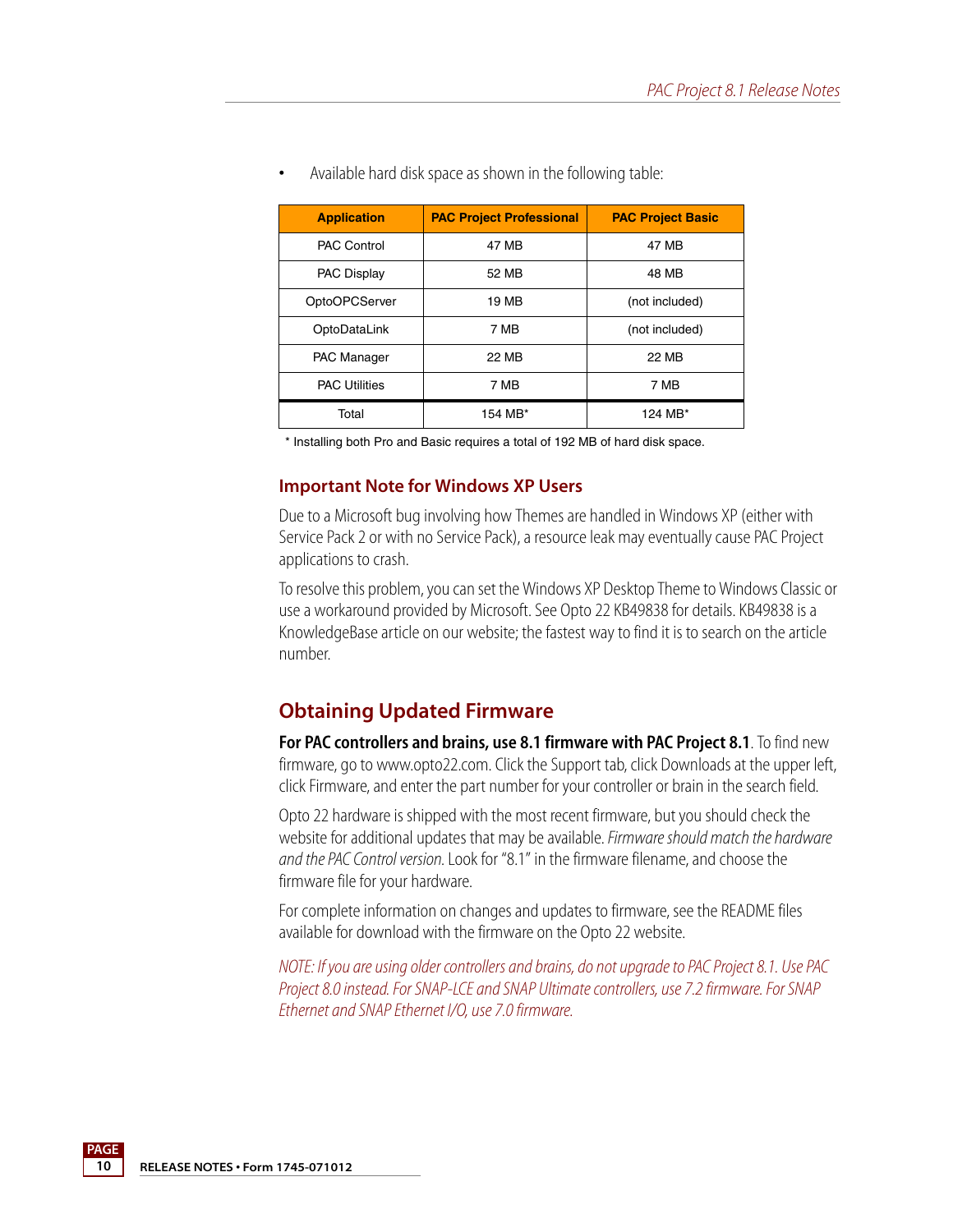### <span id="page-10-0"></span>**For Help**

If you have any difficulty using software, documents, or firmware, contact Opto 22 Product Support by email or phone:

| Phone:           | 800-TEK-OPTO (835-6786)<br>951-695-3080<br>(Hours are Monday through Friday,<br>7 a.m. to 5 p.m. Pacific Time) | NOTE: Email messages and<br>phone calls to Opto 22<br>Product Support are |
|------------------|----------------------------------------------------------------------------------------------------------------|---------------------------------------------------------------------------|
| Fax:             | 951-695-3017                                                                                                   | grouped together and<br>answered in the order                             |
| Email:           | support@opto22.com                                                                                             | received.                                                                 |
| Opto 22 website: | www.opto22.com                                                                                                 |                                                                           |

In addition, the **OptoSupport Blog** provides the latest information on support issues and workarounds. Visit www.opto22.com and click on the Support tab for more information.

## **Check the Opto 22 Website for Product Updates**

Opto 22 software, firmware, and documentation are continually updated and improved. Check the Support➞Downloads section of the Opto 22 website at www.opto22.com regularly to see if new releases or patches are available for your system.

Also, we recommend signing up at my.opto22.com to receive news about Opto 22 products.